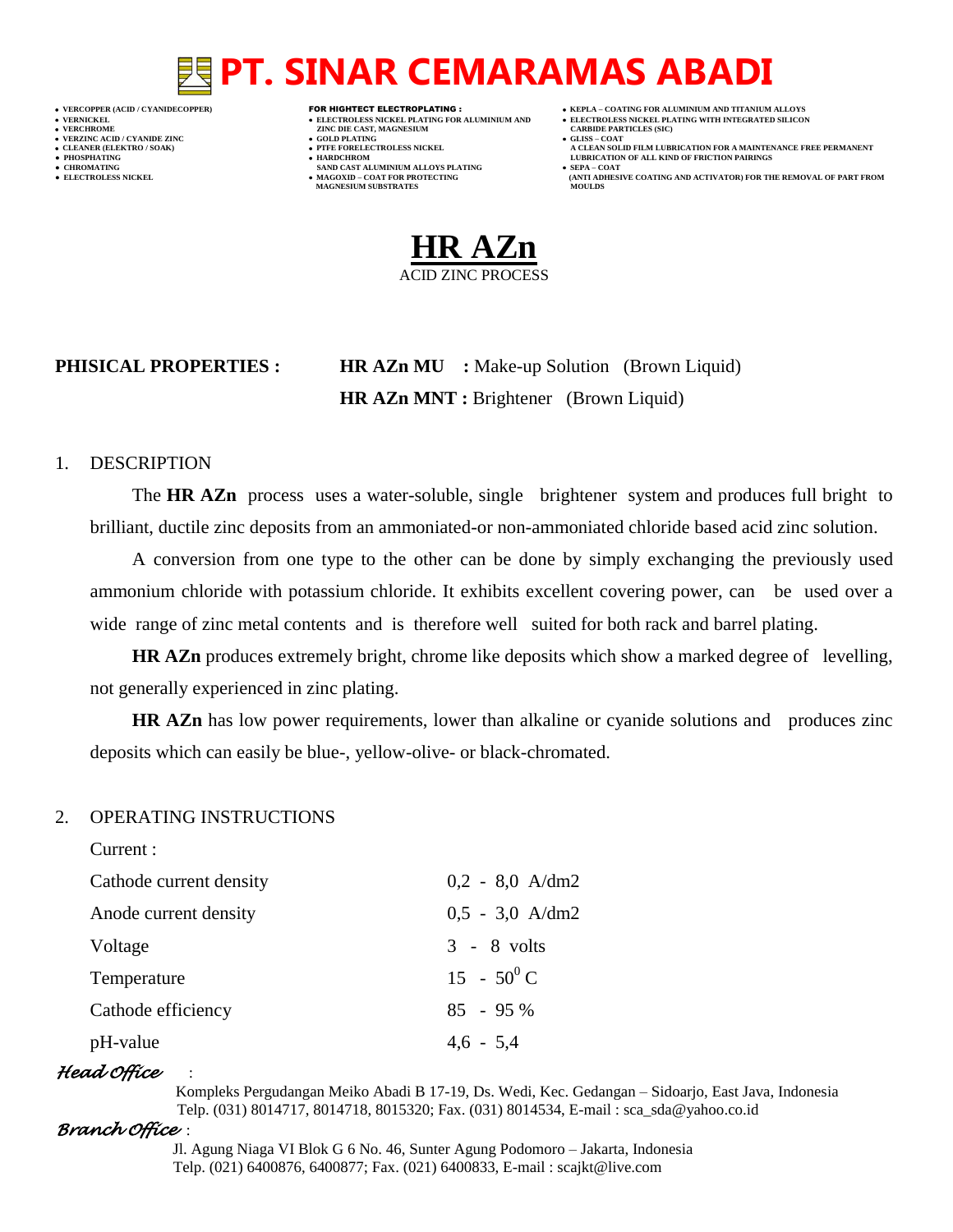**VERNICKEL ELECTROLESS NICKEL PLATING FOR ALUMINIUM AND ELECTROLESS NICKEL PLATING WITH INTEGRATED SILICON**

- 
- 

**VERFORM ZINC DIE CAST, MAGNESIUM CARBIDE PARTICLES (SIC)**<br> **CARBIDE PARTING** 

- **VERZINC ACID / CYANIDE ZINC GOLD PLATING GLISS – COAT**
	-
- **● CHROMATING SAND CAST ALUMINIUM ALLOYS PLATING SEPA – COAT • MAGOXID – COAT FOR PROTECTING<br>MAGNESIUM SUBSTRATES**
- **VERCOPPER (ACID / CYANIDECOPPER)** FOR HIGHTECT ELECTROPLATING :  **KEPLA – COATING FOR ALUMINIUM AND TITANIUM ALLOYS**
	-
- **CLEANER (ELEKTRO / SOAK) PTFE FORELECTROLESS NICKEL A CLEAN SOLID FILM LUBRICATION FOR A MAINTENANCE FREE PERMANENT**
- **PHOSPHATING HARDCHROM LUBRICATION OF ALL KIND OF FRICTION PAIRINGS ELECTROLESS AND ACTIVATOR) FOR THE REMOVAL OF PART FROM (ANTI ADHESIVE COATING AND ACTIVATOR) FOR THE REMOVAL OF PART FROM <b>MOULDS**

#### 3. PRETREATMENT

An optimum pretreatment of the parts is very important. Concerning pretreatment it is to say that this must correspond with the pretreatment for the nickel plating.

Above all, by use of potassium chloride as conducting salt, a very good pretreatment is decisive.

#### 4. EQUIPMENT

Steel, with hard rubber or synthetic linings, synthetic tanks.

#### 5. FILTRATION

Constant filtration is vital for high-performance rack baths.

#### 6. AGITATION

For zinc plating in rack baths a good air agitation is very important.  $3-5 \text{ m}^3$  of oil-and dust-free air per hour and  $m^2$  of bath surface are necessary.

The air agitation shows the advantage that precipitated iron is continuously being oxidised and following led off through the filter pump.

### 7. ANODES

It is important to use a very good quality of zinc anodes (99,99 % Zn).

For rack baths the titane baskets should be provided with anode bags. This is very important in order to avoid roughness. The material of the anode bags shall refer to that one, which is used in nickel baths.

### *Head Office* :

 Kompleks Pergudangan Meiko Abadi B 17-19, Ds. Wedi, Kec. Gedangan – Sidoarjo, East Java, Indonesia Telp. (031) 8014717, 8014718, 8015320; Fax. (031) 8014534, E-mail : sca\_sda@yahoo.co.id

### *Branch Office* :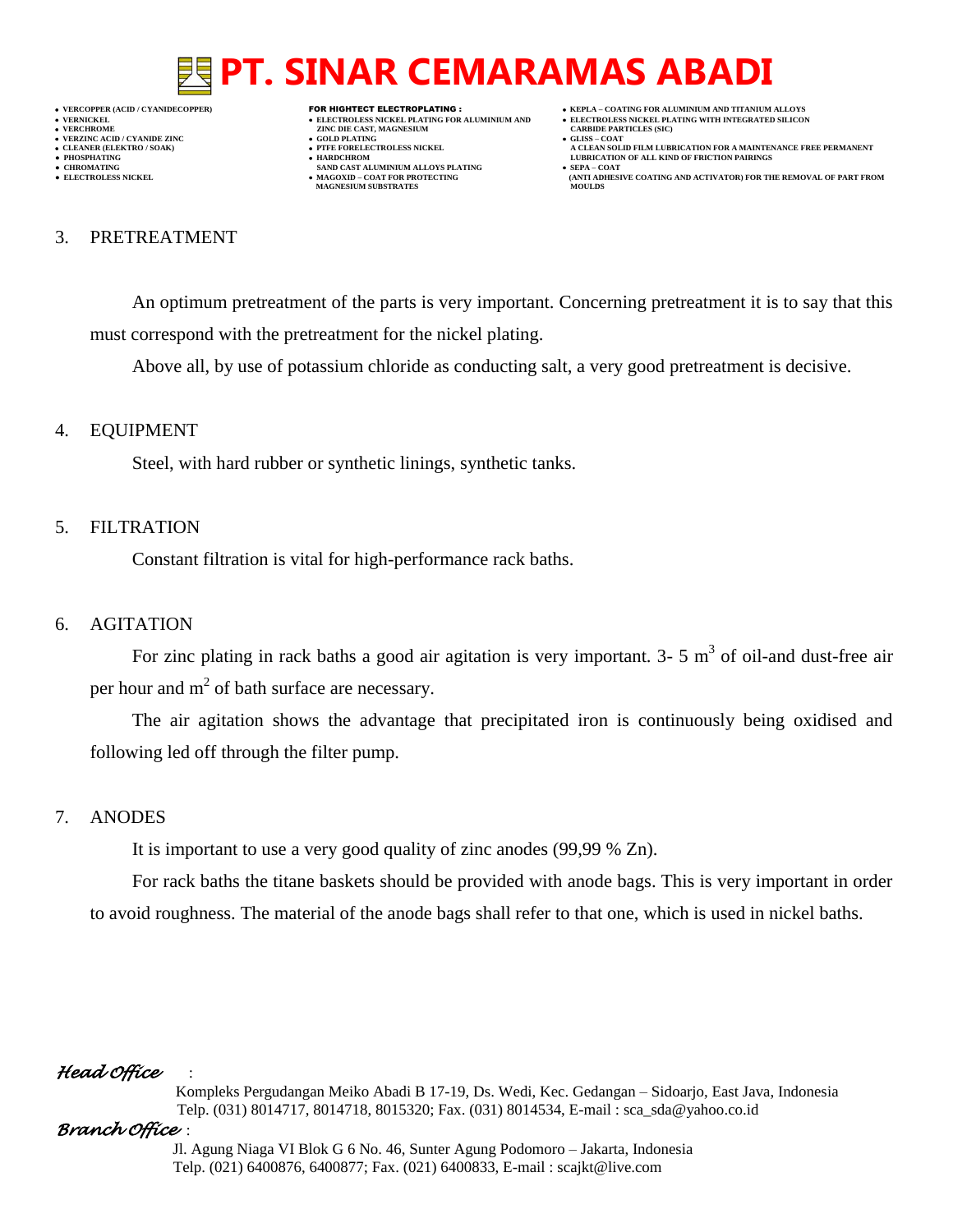**VERCOPPER (ACID / CYANIDECOPPER)** FOR HIGHTECT ELECTROPLATING :  **KEPLA – COATING FOR ALUMINIUM AND TITANIUM ALLOYS VERNICKEL ELECTROLESS NICKEL PLATING FOR ALUMINIUM AND ELECTROLESS NICKEL PLATING WITH INTEGRATED SILICON VERZINC ACID / CYANIDE ZINC GOLD PLATING GLISS – COAT**

- 
- **VERFORM ZINC DIE CAST, MAGNESIUM CARBIDE PARTICLES (SIC)**<br> **CARBIDE PARTING**
- 
- 
- **•** CHROMATING **CHROMATING • CHROMATING • CHROMATING • CHROMATING • CHROMATING • MAGOXID COAT** FOR PROTECTING **MAGNESIUM SUBSTRATES**
- -
- **CLEANER (ELEKTRO / SOAK) PTFE FORELECTROLESS NICKEL A CLEAN SOLID FILM LUBRICATION FOR A MAINTENANCE FREE PERMANENT**
- **PHOSPHATING HARDCHROM LUBRICATION OF ALL KIND OF FRICTION PAIRINGS** 
	- **ELECTROLESS AND ACTIVATOR) FOR THE REMOVAL OF PART FROM (ANTI ADHESIVE COATING AND ACTIVATOR) FOR THE REMOVAL OF PART FROM <b>MOULDS**

#### 8. IMPORTANT ADVICE

At zinc plating in barrels perforation spots occur again and again on flat parts, which are by hook and by crook problematic to zinc plate (stick one on top of the other).

In case that this appearance is grave and if the conducting salt is potassium chloride, we recommend to add  $10 - 20$  g/l of ammonium chloride to the bath.

By that means, these problems occurring again and again at zinc plating in barrels, are as good as eliminated. It goes without saying that ensuing regularly small quantities of ammonium chloride should be added. If e.g. 20 g/l of potassium chloride are added, 2 g/l of ammonium chloride should be admixed.

#### 9. BATH COMPOSITIONS

AMMONIA-BATH:

| <b>CHEMICALS</b>  | <b>BARREL</b>    | <b>RACK</b>             |
|-------------------|------------------|-------------------------|
| Zinc chloride     | 40 $g/l$         | $80 \text{ g}/\text{l}$ |
| Ammonium chloride | $80 \frac{g}{1}$ | 150 $g/l$               |
| pH-value          | $4,6-5,4$        | $4,6-5,4$               |

Above plating solutions are typical ammonia solutions, which can be changed according to each requirement.

Initial addition :

| HR AZn MU- | $30 - 40$ ml/l |
|------------|----------------|
| HR AZn MNT | $0.5 - 2$ ml/l |

### *Head Office* :

 Kompleks Pergudangan Meiko Abadi B 17-19, Ds. Wedi, Kec. Gedangan – Sidoarjo, East Java, Indonesia Telp. (031) 8014717, 8014718, 8015320; Fax. (031) 8014534, E-mail : sca\_sda@yahoo.co.id

### *Branch Office* :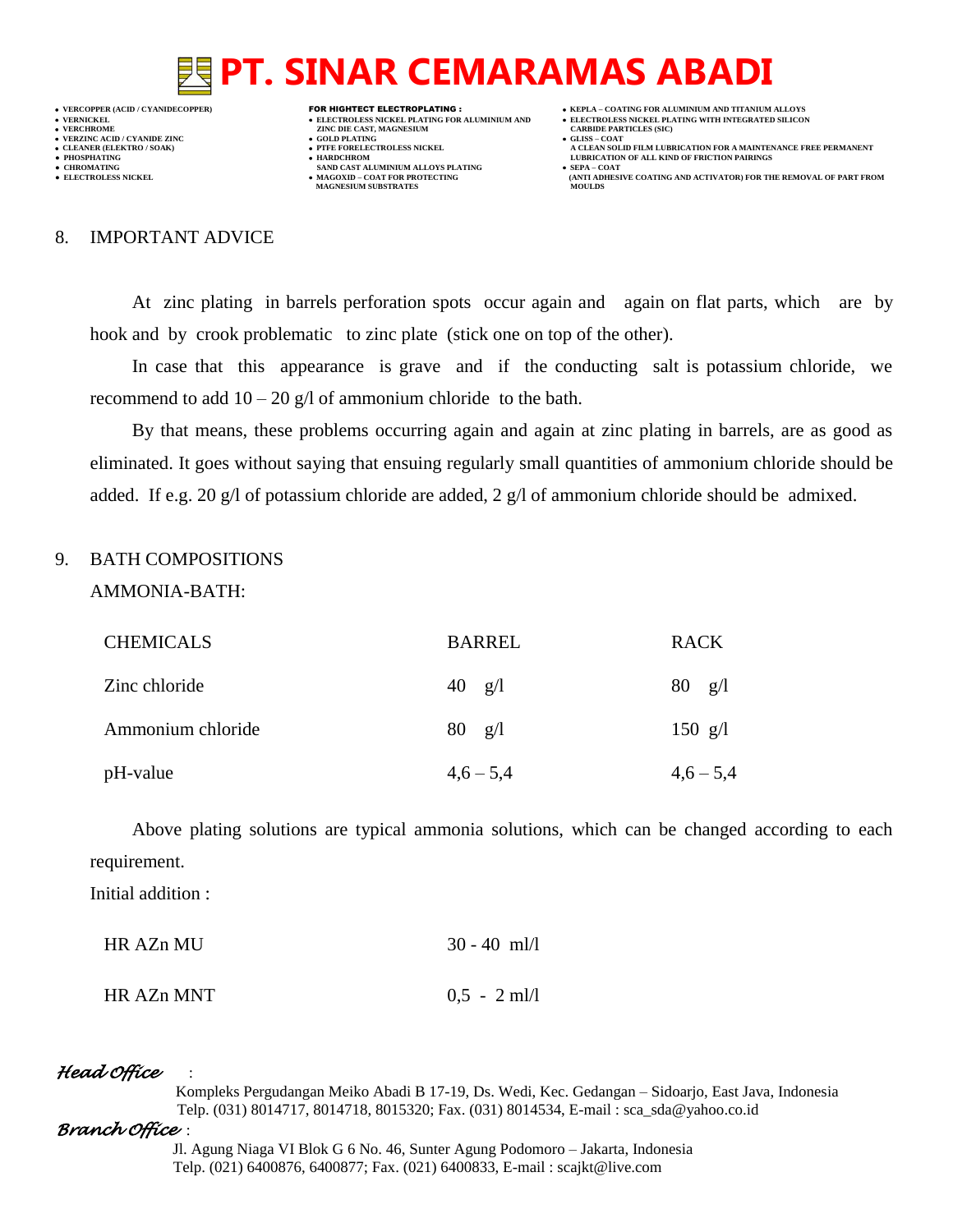- 
- -

- **VERT ASSESSED ASSESSED ASSESSED ASSESSED ASSESSED ASSESSED ASSESSED ASSESSED ASSESSED ASSESSED ASSESSED ASSESSED ASSESSED ASSESSED ASSESSED ASSESSED ASSESSED ASSESSED ASSESSED ASSESSED ASSESSED ASSESSED ASSESSED ASSESSED**
- **VERZINC ACID / CYANIDE ZINC GOLD PLATING GLISS – COAT**
	-
- **● CHROMATING SAND CAST ALUMINIUM ALLOYS PLATING SEPA – COAT MAGNESIUM SUBSTRATES MOULDS**
- **VERCOPPER (ACID / CYANIDECOPPER)** FOR HIGHTECT ELECTROPLATING :  **KEPLA – COATING FOR ALUMINIUM AND TITANIUM ALLOYS**
- **VERNICKEL ELECTROLESS NICKEL PLATING FOR ALUMINIUM AND ELECTROLESS NICKEL PLATING WITH INTEGRATED SILICON**
	-
- **CLEANER (ELEKTRO / SOAK) PTFE FORELECTROLESS NICKEL A CLEAN SOLID FILM LUBRICATION FOR A MAINTENANCE FREE PERMANENT ● PHOSPHATING HARDCHROM LUBRICATION OF ALL KIND OF FRICTION PAIRINGS**
- **● ELECTROLESS NICKEL MAGOXID – COAT FOR PROTECTING (ANTI ADHESIVE COATING AND ACTIVATOR) FOR THE REMOVAL OF PART FROM**

#### POTASSIUM-BATH :

| <b>CHEMICALS</b>   | <b>BARREL</b>   | <b>RACK</b>             |
|--------------------|-----------------|-------------------------|
| Zinc chloride      | $50 - 70$ g/l   | $80 \text{ g}/\text{l}$ |
| Potassium chloride | $180 - 240$ g/l | $200 \text{ g}/1$       |
| Boric Acid         | $25$ g/l        | $25$ g/l                |
| pH-value           | $4,6 - 5,4$     | $4,6 - 5,4$             |

Above plating solutions are typical potassium solutions, which can be changed according to each requirement.

Initial addition :

| HR AZn MU  | $30 - 35$ ml/l |
|------------|----------------|
| HR AZn MNT | $0.5 - 2$ ml/l |

### 10. MAKE-UP OF A PLATING SOLUTION

Chemicals should be dissolved in ½ the required amount of warm, deionized water. After filling up with cold water and filtration, pH should be adjusted and required amounts of **HR AZn Make-up** and **HR AZn MNT** should be added. It is important that **HR AZn Make-up solution** is added first, stirred well, then **HR AZn MNT.**

### *Head Office* :

 Kompleks Pergudangan Meiko Abadi B 17-19, Ds. Wedi, Kec. Gedangan – Sidoarjo, East Java, Indonesia Telp. (031) 8014717, 8014718, 8015320; Fax. (031) 8014534, E-mail : sca\_sda@yahoo.co.id

### *Branch Office* :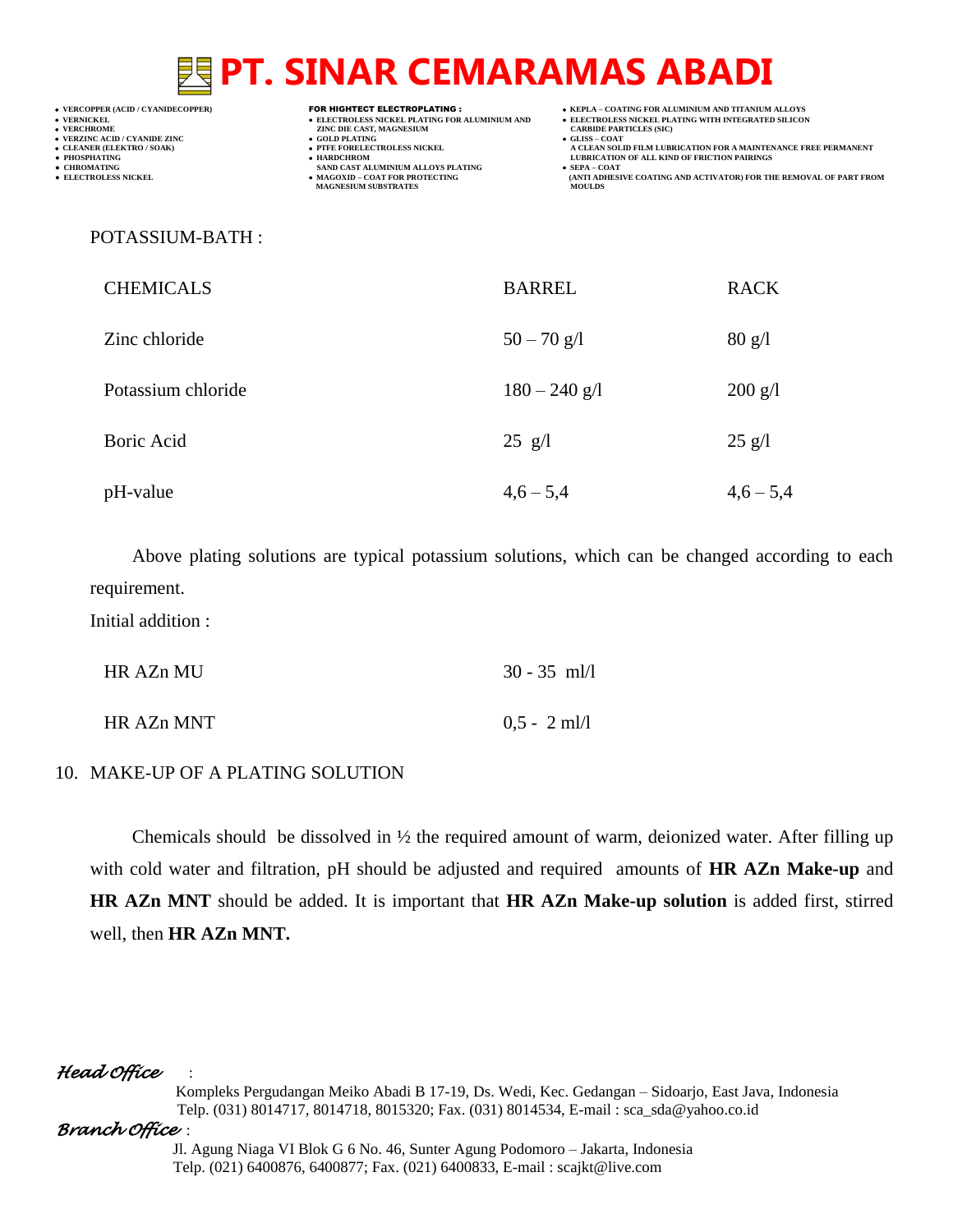**VERCOPPER (ACID / CYANIDECOPPER)** FOR HIGHTECT ELECTROPLATING :  **KEPLA – COATING FOR ALUMINIUM AND TITANIUM ALLOYS VERZINC ACID / CYANIDE ZINC GOLD PLATING GLISS – COAT**

- 
- 

- **VERFORM ZINC DIE CAST, MAGNESIUM CARBIDE PARTICLES (SIC)**<br> **CARBIDE PARTING**
- 
- 
- **CHROMATING SAND CAST ALUMINIUM ALLOYS PLATING**<br>• **ELECTROLESS NICKEL**<br>• **MAGOXID COAT FOR PROTECTING • MAGOXID – COAT FOR PROTECTING<br>MAGNESIUM SUBSTRATES**
- 
- **VERNICKEL ELECTROLESS NICKEL PLATING FOR ALUMINIUM AND ELECTROLESS NICKEL PLATING WITH INTEGRATED SILICON**
	-
- **CLEANER (ELEKTRO / SOAK) PTFE FORELECTROLESS NICKEL A CLEAN SOLID FILM LUBRICATION FOR A MAINTENANCE FREE PERMANENT ● PHOSPHATING HARDCHROM LUBRICATION OF ALL KIND OF FRICTION PAIRINGS** 
	- **ELECTROLESS AND ACTIVATOR) FOR THE REMOVAL OF PART FROM (ANTI ADHESIVE COATING AND ACTIVATOR) FOR THE REMOVAL OF PART FROM <b>MOULDS**

#### 11. CONSUMPTION PER 10'000 Ah :

HR  $AZn$  MNT  $2.0-3.5$  litres

HR AZn contains the brightener and the proper proportion of wetting agent for normal maintenance. Should, however, part of the wetting agent be emulgated or soponified, it might be necessary to add HR AZn Make-up.

The required amount of HR AZn can be determined by running Hull Cell panels or by running a stalogmometer test.

Usually the HR AZn process is only operated with the HR AZn MNT. However, with strong dragouts it can be necessary to add also HR AZn Make-up.

(The make-up solution is solubilizer for the HR AZn MNT, i.e. a sufficiently large content of HR AZn Make-up must always be available.)

Should the above-mentioned white cloud not disappear within a few seconds after addition of **HR AZn MNT**, add 3 – 5 ml/l of Make-up solution **HR AZn**

### 12.  $pH - Value$

The continuous control of the pH-value is very important. Above all for the potassium chloride as conducting salt the pH-value has to be checked daily and kept within the prescribed range  $(4.6 - 5.4)$ .

If the pH-value too low, it is increased with KOH (50 %).

If the pH-value is too high, it is decreased with 50 vol.% HCl, chem. pure.

Please add slowly under powerful stirring.

If hydrochloric acid is added without powerful stirring, organic can get precipitated, which cannot be dissolved anymore.

### *Head Office* :

 Kompleks Pergudangan Meiko Abadi B 17-19, Ds. Wedi, Kec. Gedangan – Sidoarjo, East Java, Indonesia Telp. (031) 8014717, 8014718, 8015320; Fax. (031) 8014534, E-mail : sca\_sda@yahoo.co.id

### *Branch Office* :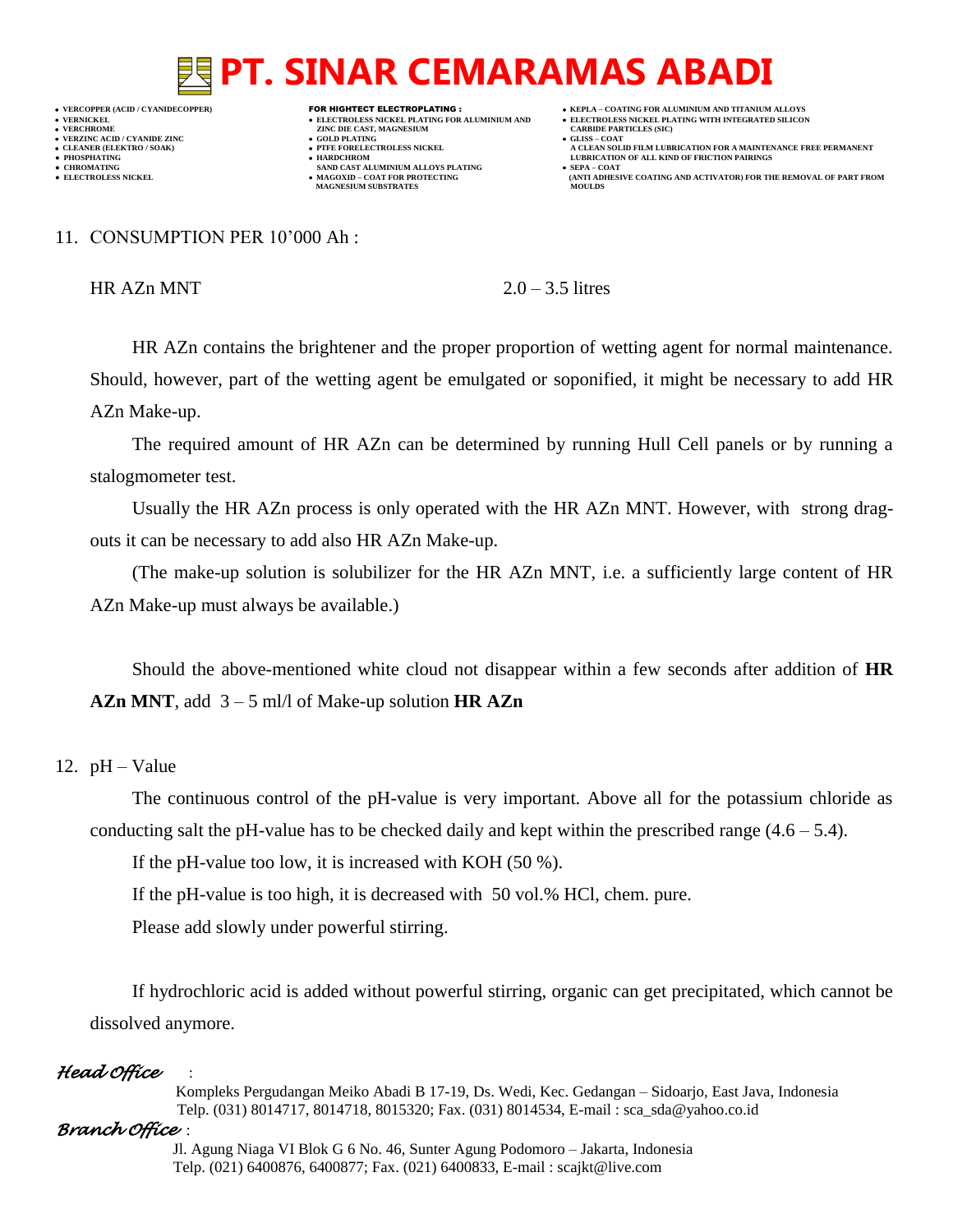**VERNICKEL ELECTROLESS NICKEL PLATING FOR ALUMINIUM AND ELECTROLESS NICKEL PLATING WITH INTEGRATED SILICON**

**VERFORM ZINC DIE CAST, MAGNESIUM CARBIDE PARTICLES (SIC)**<br> **CARBIDE PARTING** 

- **VERZINC ACID / CYANIDE ZINC GOLD PLATING GLISS – COAT**
	-
- **• CHROMATING • CHROMATING • CHROMATING • CHROMATING • CHROMATING • CHROMATING • MAGOXID COAT FOR PROTECTING MAGNESIUM SUBSTRATES**
- **VERCOPPER (ACID / CYANIDECOPPER)** FOR HIGHTECT ELECTROPLATING :  **KEPLA – COATING FOR ALUMINIUM AND TITANIUM ALLOYS**
	-
- **CLEANER (ELEKTRO / SOAK) PTFE FORELECTROLESS NICKEL A CLEAN SOLID FILM LUBRICATION FOR A MAINTENANCE FREE PERMANENT ● PHOSPHATING HARDCHROM LUBRICATION OF ALL KIND OF FRICTION PAIRINGS** 
	- **ELECTROLESS AND ACTIVATOR) FOR THE REMOVAL OF PART FROM (ANTI ADHESIVE COATING AND ACTIVATOR) FOR THE REMOVAL OF PART FROM <b>MOULDS**

### 13. GENERAL INFORMATION

Since acid zinc processes in general have no inherent cleaning power like those of cyanide solutions, it is very important that work to be plated enters the plating tanks thoroughly clean. The pH-value should be checked electrometically at least once every four working hours.

Parts, which may have fallen into the plating tank, should be taken out immediately, to avoid iron contamination. Dark brown spotting or barrel perforation marks are indications of iron contamination.

## 14. INFLUENCE OF PLATING SOLUTION PARAMETERS

The following statements are not necessarily true for all installations. Parameters can vary and are interdependent on each other. These statements should be considered as guidelines, only, whenever problems occur.

### - **Zinc metal concentration too high :**

This can be the reason for a poor metal thickness distribution.

- **Zinc metal concentration to low :**

This can be the reason for HCD burning.

- **Chloride concentration too high :**

This can lead to dissolving of metal (zinc and/or basic metal). It can also cause some brittleness.

- **Chloride concentration too low :**

This can lead to reduction in zinc metal content and a slight burn in the HCD area.

- **Boric acid ( or ammonium-) concentration too high :**

This can be the reason for grey deposits and roughness in the HCD area.

- **Boric acid too low :**

This can lead to rough deposits, since a lack of boric acid causes a loss of the buffer effect in the diffusion layer during deposition.

- **pH – value too high (above 5.4)**

This can lead to burning at the HCD, a loss of zinc metal concentration and formation of metalhydroxides.

## *Head Office* :

 Kompleks Pergudangan Meiko Abadi B 17-19, Ds. Wedi, Kec. Gedangan – Sidoarjo, East Java, Indonesia Telp. (031) 8014717, 8014718, 8015320; Fax. (031) 8014534, E-mail : sca\_sda@yahoo.co.id

## *Branch Office* :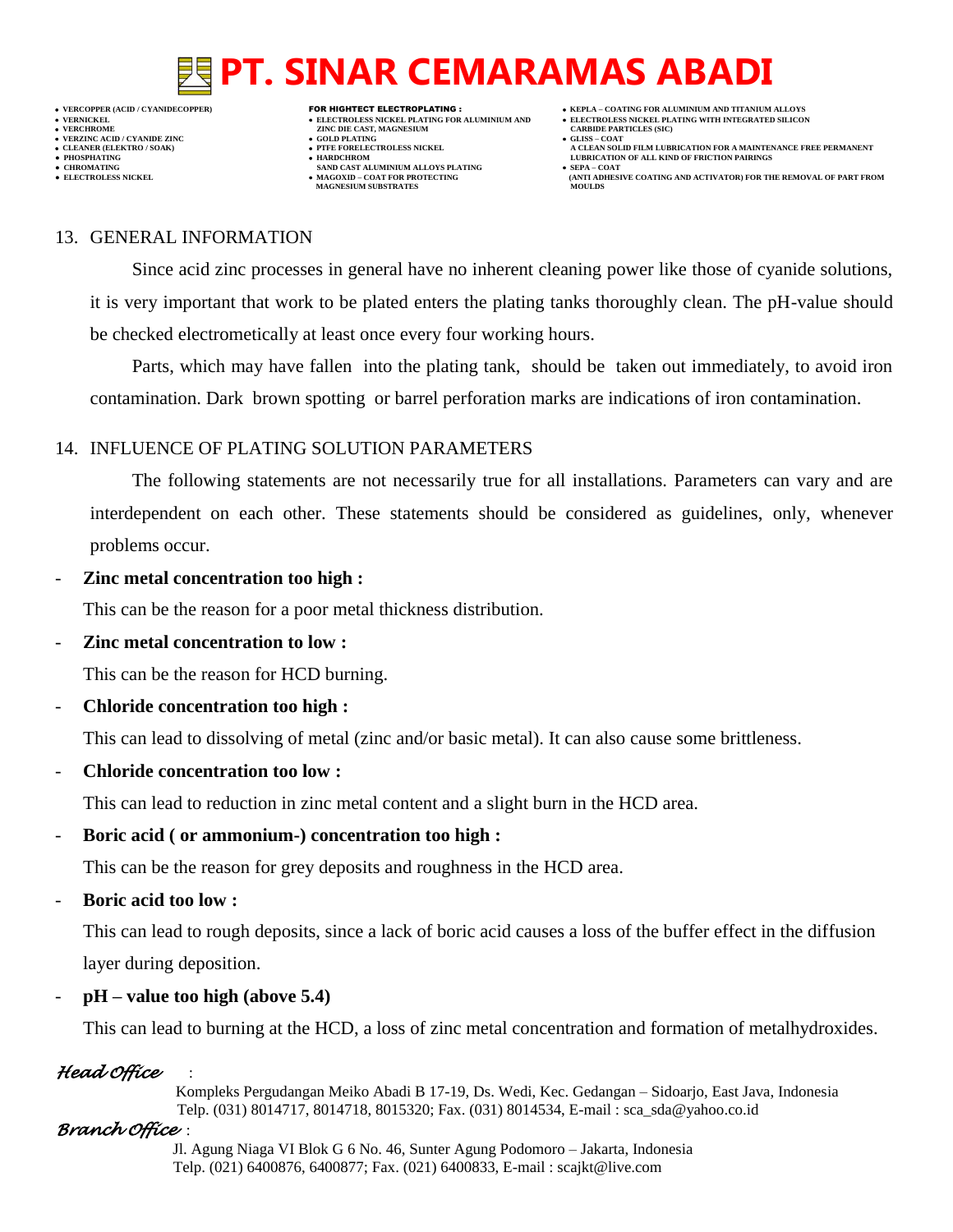- 
- 
- 

- **VERT ASSESSED ASSESSED ASSESSED ASSESSED ASSESSED ASSESSED ASSESSED ASSESSED ASSESSED ASSESSED ASSESSED ASSESSED ASSESSED ASSESSED ASSESSED ASSESSED ASSESSED ASSESSED ASSESSED ASSESSED ASSESSED ASSESSED ASSESSED ASSESSED VERZINC ACID / CYANIDE ZINC GOLD PLATING GLISS – COAT**
	-
- **PHOSPHATING HARDCHROM LUBRICATION OF ALL KIND OF FRICTION PAIRINGS ● CHROMATING SAND CAST ALUMINIUM ALLOYS PLATING SEPA – COAT MAGNESIUM SUBSTRATES MOULDS**
- **VERCOPPER (ACID / CYANIDECOPPER)** FOR HIGHTECT ELECTROPLATING :  **KEPLA – COATING FOR ALUMINIUM AND TITANIUM ALLOYS**
- **VERNICKEL ELECTROLESS NICKEL PLATING FOR ALUMINIUM AND ELECTROLESS NICKEL PLATING WITH INTEGRATED SILICON**
	-
- **CLEANER (ELEKTRO / SOAK) PTFE FORELECTROLESS NICKEL A CLEAN SOLID FILM LUBRICATION FOR A MAINTENANCE FREE PERMANENT**
- **● ELECTROLESS NICKEL MAGOXID – COAT FOR PROTECTING (ANTI ADHESIVE COATING AND ACTIVATOR) FOR THE REMOVAL OF PART FROM**

#### - **pH – value too low (below 4.6) :**

This can lead to an increase in metallic impurities (dissolving of basis metal), a decrease in covering power and metal distribution.

### 15. PROBLEMS AND TROUBLE SHOOTING GUIDELINE

#### Metallic Impurities

The following table shows the effects of metallic impurities in acid zinc plating solutions on the deposits.

- denotes no effect.
- + denotes a negative effect.

|         | 5 ppm  | 50 ppm | 500 ppm |
|---------|--------|--------|---------|
| Iron    |        |        | $^{+}$  |
| Copper  |        | $^{+}$ | $+$     |
| Nickel  |        |        | $^{+}$  |
| Chrome  | $^{+}$ | $^{+}$ | $^{+}$  |
| Lead    | $^{+}$ | $^{+}$ | $+$     |
| Cadmium | $^{+}$ | $^{+}$ | $^{+}$  |
| Cobalt  |        | $^{+}$ | $+$     |

The following problems can be noticed on Hull Cell panel which should be run at 1 Ampere for 15 minutes.

 $HCD = High Current Density$ 

MCD = Medium Current Density

### LCD = Low Current Density

### *Head Office* :

 Kompleks Pergudangan Meiko Abadi B 17-19, Ds. Wedi, Kec. Gedangan – Sidoarjo, East Java, Indonesia Telp. (031) 8014717, 8014718, 8015320; Fax. (031) 8014534, E-mail : sca\_sda@yahoo.co.id

### *Branch Office* :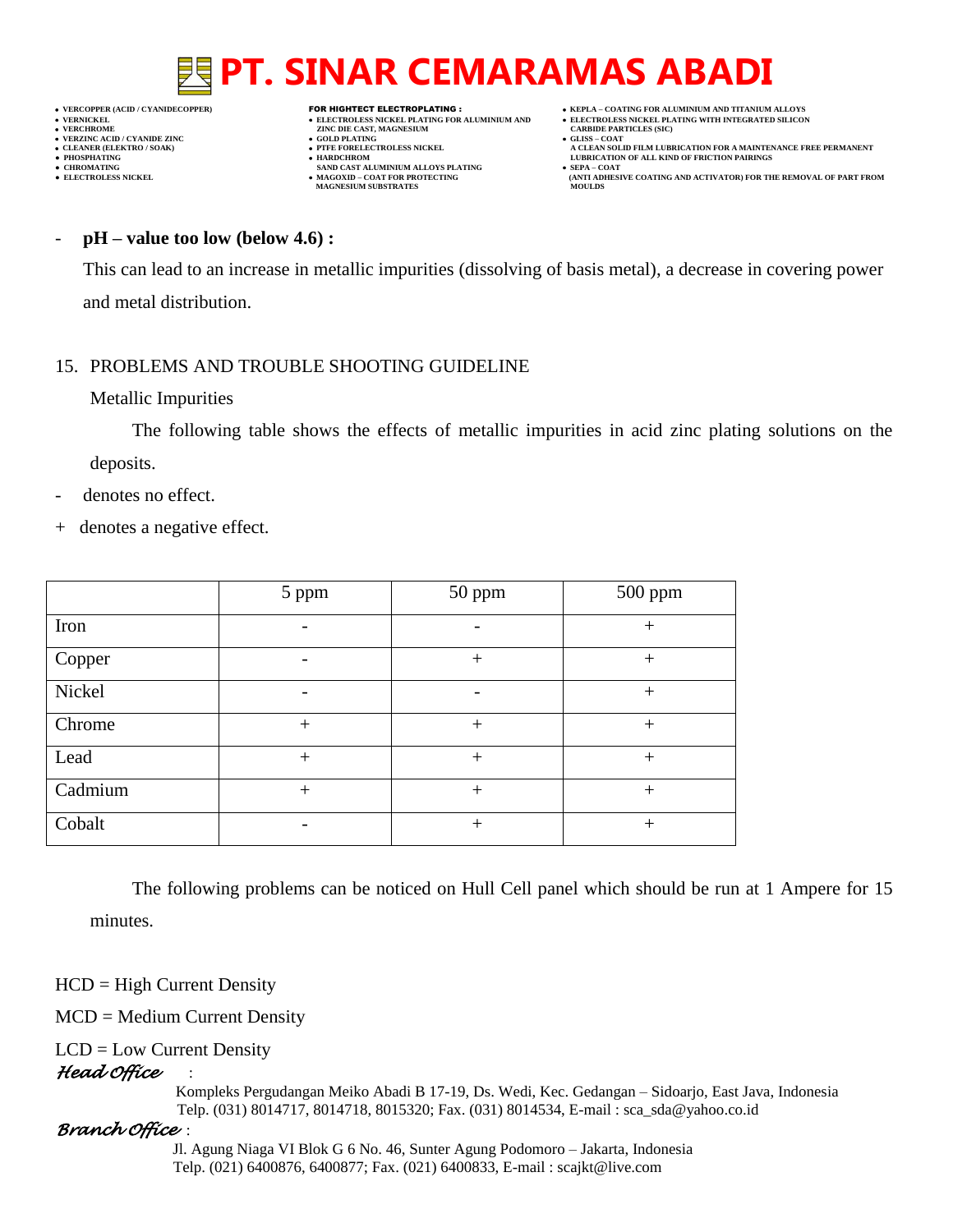- 
- 
- 

- **VERCHROLES NICKEL PLATING FOR ALUMINIUM AND**<br> **VELECTROLES NICKEL PLATING FOR ALUMINIUM AND**<br> **VERCHROLES (SILD)**<br> **CARBIDE PARTING**<br> **CARBIDE PARTING**
- **v GOLD PLATING**<br>**• PTFE FORELECTROLESS NICKEL**
- 
- **● CHROMATING SAND CAST ALUMINIUM ALLOYS PLATING SEPA – COAT MAGNESIUM SUBSTRATES MOULDS**
- **VERCOPPER (ACID / CYANIDECOPPER)** FOR HIGHTECT ELECTROPLATING :  **KEPLA – COATING FOR ALUMINIUM AND TITANIUM ALLOYS**
	-
- **VERNICKEL ELECTROLESS NICKEL PLATING FOR ALUMINIUM AND ELECTROLESS NICKEL PLATING WITH INTEGRATED SILICON CLEANER (ELEKTRO / SOAK) PTFE FORELECTROLESS NICKEL A CLEAN SOLID FILM LUBRICATION FOR A MAINTENANCE FREE PERMANENT**
- **PHOSPHATING HARDCHROM LUBRICATION OF ALL KIND OF FRICTION PAIRINGS** 
	- **• SEPA COAT**<br> **•** SEPA COAT FOR COATING AND ACTIVATOR) FOR THE REMOVAL OF PART FROM MOULDS

| - black deposits in LCD area. HCD burn, MCD yellow and rough deposits.        |
|-------------------------------------------------------------------------------|
|                                                                               |
|                                                                               |
|                                                                               |
|                                                                               |
|                                                                               |
|                                                                               |
|                                                                               |
|                                                                               |
|                                                                               |
| - HCD badly burnt. MCD blistered, blue chromate dull-yellow.                  |
|                                                                               |
|                                                                               |
| - Blue chromate shows light, yellow markings. LCD has cloudy, milky deposits. |
| - Upper half of Hull Cell panel is dully-Grey. Lower half of panel has        |
| dark, rough deposits with skipping and no covering power.                     |
|                                                                               |
|                                                                               |
|                                                                               |
|                                                                               |
|                                                                               |
|                                                                               |
|                                                                               |
| - Increase of brightness. Loss of covering power. Grey spots in LCD area      |
| - Further increase in brightness. Further loss of covering power.             |
|                                                                               |

## *Head Office* :

 Kompleks Pergudangan Meiko Abadi B 17-19, Ds. Wedi, Kec. Gedangan – Sidoarjo, East Java, Indonesia Telp. (031) 8014717, 8014718, 8015320; Fax. (031) 8014534, E-mail : sca\_sda@yahoo.co.id

### *Branch Office* :